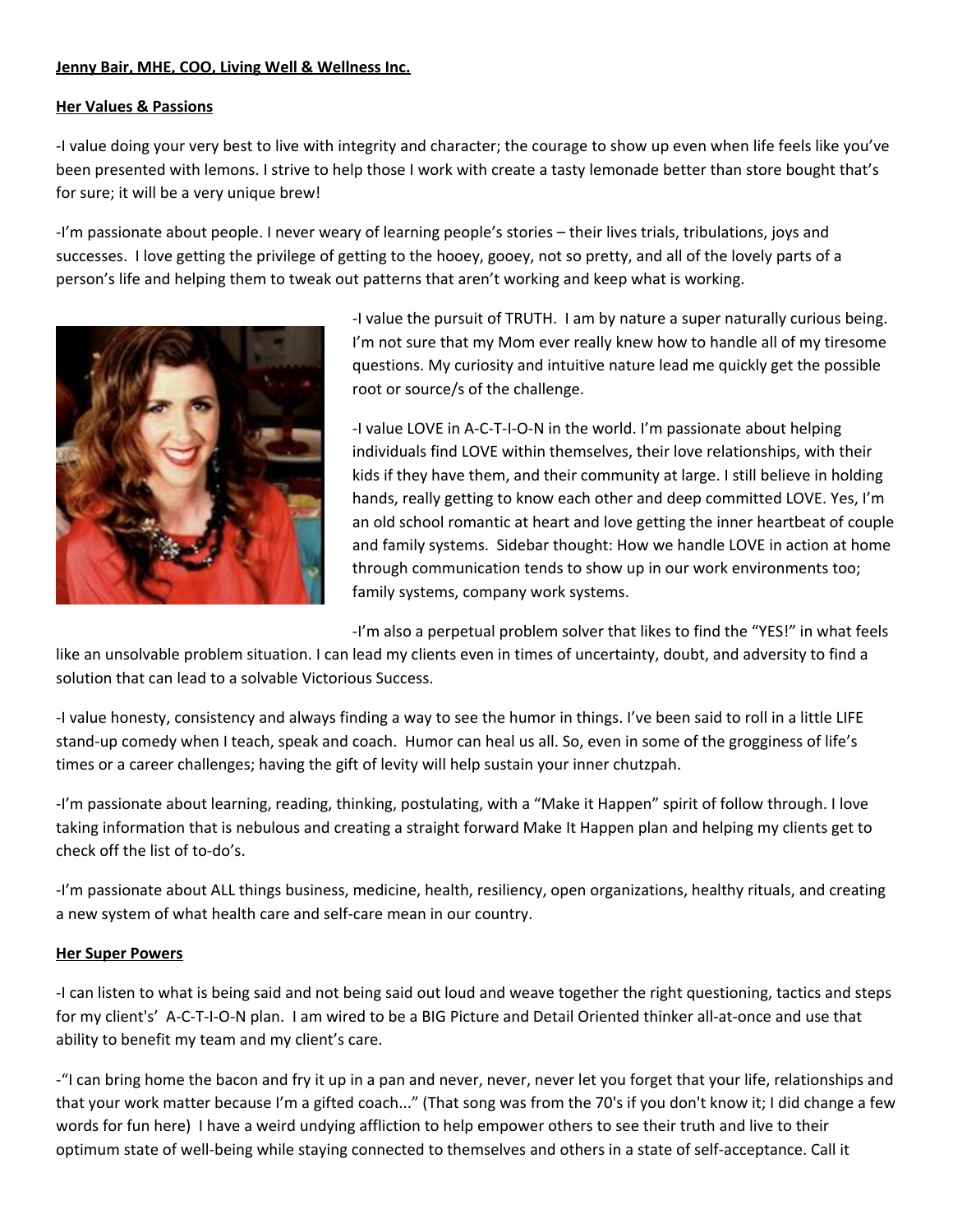"cheesy" but systems change, thrive and create deliverables based on its participants' state of inner affairs. We're all interconnected. So, there is choice in how we connect to ourselves and others.

-I have the ability to sit with people in emotional, relational, career, spiritual and physical pain and still love to get up and do it again the next day. The ride of life and how people show up never cease to amaze me and keeps me excited about my profession.

-I feel comfortable in coaching and speaking settings to talk about the "stuff" that most others don't want to…like relationships, crucial conversations, marriage, parenting, unfavorable feelings, and all things intimate and sexual health. Probably because I lost someone very important to AIDS my senior year in high school that transformed my ability to just be more OPEN and be a seeker of spreading FACTS that help others make SAFER, Healthier decisions. This was the event that changed the course of my career into Health Education and Wellness Promotion.

# **Her Facts, Figures & Stats**

-I'm absolutely the person you want to invite to a party or meeting to bring some life to it; I'm absolutely *not* the person to set up your IT Department or anything involving too many Excel spreadsheets with fancy calculations.

-Since I was 9, I have been leading the neighborhood kids in babysitting, errand running, basically money making endeavors and have continued to rise to the top leadership & management positions at every position I've held in my personal or professional realms. I seem to thrive there.

-Creating events, classes, education, screenings, is a love of mine. I've created events from 4 people to community wide events of 100's and over 5000 when I helped open a hospital in Austin. I love different scope and project scale and am not afraid of "scope creep."

-One of the only things I ever got in trouble for at my "jobs" before I was self-employed was, "Jenny, you tooooooo many ideas." Hmmm…

-If I'm not working, teaching or reading then I'm exercising, dancing, out in nature, getting on the crafty train, making some body products with essential oils or cooking to make recipes for my cookbook.

# **Jenny's Differentiation**

-I really care, therefore, I risk and sometimes I get hurt but I always risk again when people are concerned because PEOPLE MATTER to me and where they want go in their careers and lives matter to me. I love my clients' A-Ha moments.

-I want my client's to have an experience that will start shifting their lives; get them to start seeing me less when they have graduated and come back when they need a plan from "falling off the wagon of life or things have just gotten out of hand at work."

# **Ms. Bair is Looking for**…**..**

-Clients who feel STUCK, want to experience success but aren't feeling it right now, need a grasp on what to tackle next, how to have sticky conversations, how to prioritize what matters most, how to be seen and valued for their wirings, and want someone that will stick with them even when it's uncomfortable, is completely approachable and non-judging and prod them further into the unknown at least with a spot-on customized strategic plan.

-Those who want to change how they see and feel about themselves so that their most intimate relationships experience the positive impact too. When one person changes; the other will get posed with the same opportunity as well. There's a big space for MAGIC to happen.